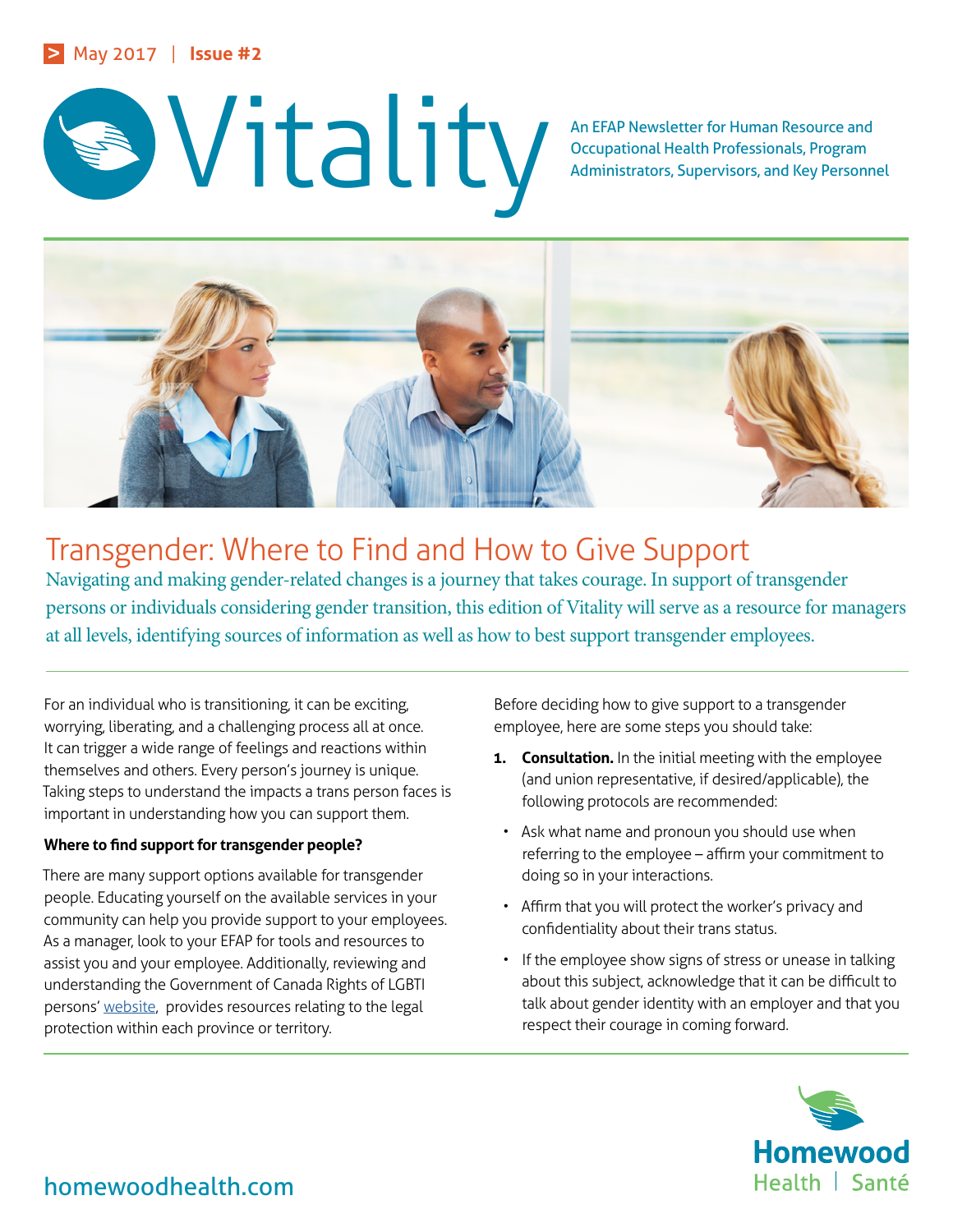- Let the employee know that you are here to support them, and that you will look to them for suggestions on what type of support would be helpful.
- Do not ask intimate or non-relevant personal questions about surgeries, hormones, or sexual orientation, etc.
- If you need additional support, consider reaching out to your EFAP provider or looking to professional LGBTQ organizations for more information.
- **2. Support and Communication Planning.** According to the Canadian Labour Congress (2010), components of a support and transition plan could include discussion around the following topics:
- Transition timelines regarding changes of name, pronoun, and gender.
- If time off will be required for medical treatment, be prepared to discuss the company's benefit plan with the employee.
- Whether or not the employee wants to inform their supervisors, co-workers, and third parties such as clients, patients, and customers about their transition. If so, you will want to determine if that is appropriate and if the employee wishes to inform others themselves, or have this done by the union/management.
- If pronoun or naming amendments need to be made to records and systems; and the appropriate timing for these changes to be made.
- Whether training for co-workers/clients/patients will be required, and if so, how training would be conducted and by whom.
- How the organization intends to handle harassment, hostile reactions, or unwanted questions/interest in regards to staff transition.
- **3. Putting the Plan into Action.** Once a Support and Communication Plan has been developed and is in place, it is recommended to appoint a primary contact person (e.g. Manager or HR representative) for the employee. If applicable, the union may also wish to appoint a primary contact person. Suggestions:
- Be prepared to answer questions from other staff, customers, clients and/or patients, while respecting the employee's right to privacy. Do not share any information about the employee without their explicit permission.
- Consider a Code of Conduct; be prepared to respond quickly to any harassment and bullying concerns.
- It is advisable to check in with the employee regularly to gather feedback on how the communication process is unfolding.

### **How to give support to transgender people?**

As a leader, it is important to educate yourself about issues that are of concern to transgender people and to listen to trans employees' requests for support. Homewood Health is available to support you and your team(s) in the development of skills to support trans and gender diverse employees in the workplace.

Withholding part of one's self requires a great deal of energy. People who feel supported and are empowered to be themselves are often more productive, engaged and creative in their roles.

As a person in a position of leadership, it is important to model the behaviours and demonstrate the respect for diversity that you expect your staff to emulate. Here is how you can give transgender employees support:

- Transphobic jokes and behaviours should not be tolerated and should be covered under HR policies. Under the Canadian Human Rights Act, it is prohibited to discriminate against gender identity or gender expression. If your employee's rights aren't protected, legal action could be taken against your organization.
- While many trans people appreciate support, advocacy and having allies, it is best to create a forum for trans people to speak for themselves. If that is not possible, it may be necessary to provide explicit support.
- Set an inclusive tone at meetings use gender neutral and inclusive language to address groups of people. Instead of saying "Ok, guys", or "Ladies, let's get started" – try "Good morning folks" or "Have a great weekend everyone."
- Review your current organizational policies, practices, and forms. Do they include trans people? Do they use gender neutral language? Do they collect unnecessary information about sex and gender?

Everyone has the right to work in a safe and respectful environment. When taken, these initial steps and the development of policies and guidelines to support transgender individuals can foster a more collaborative and supportive workplace.